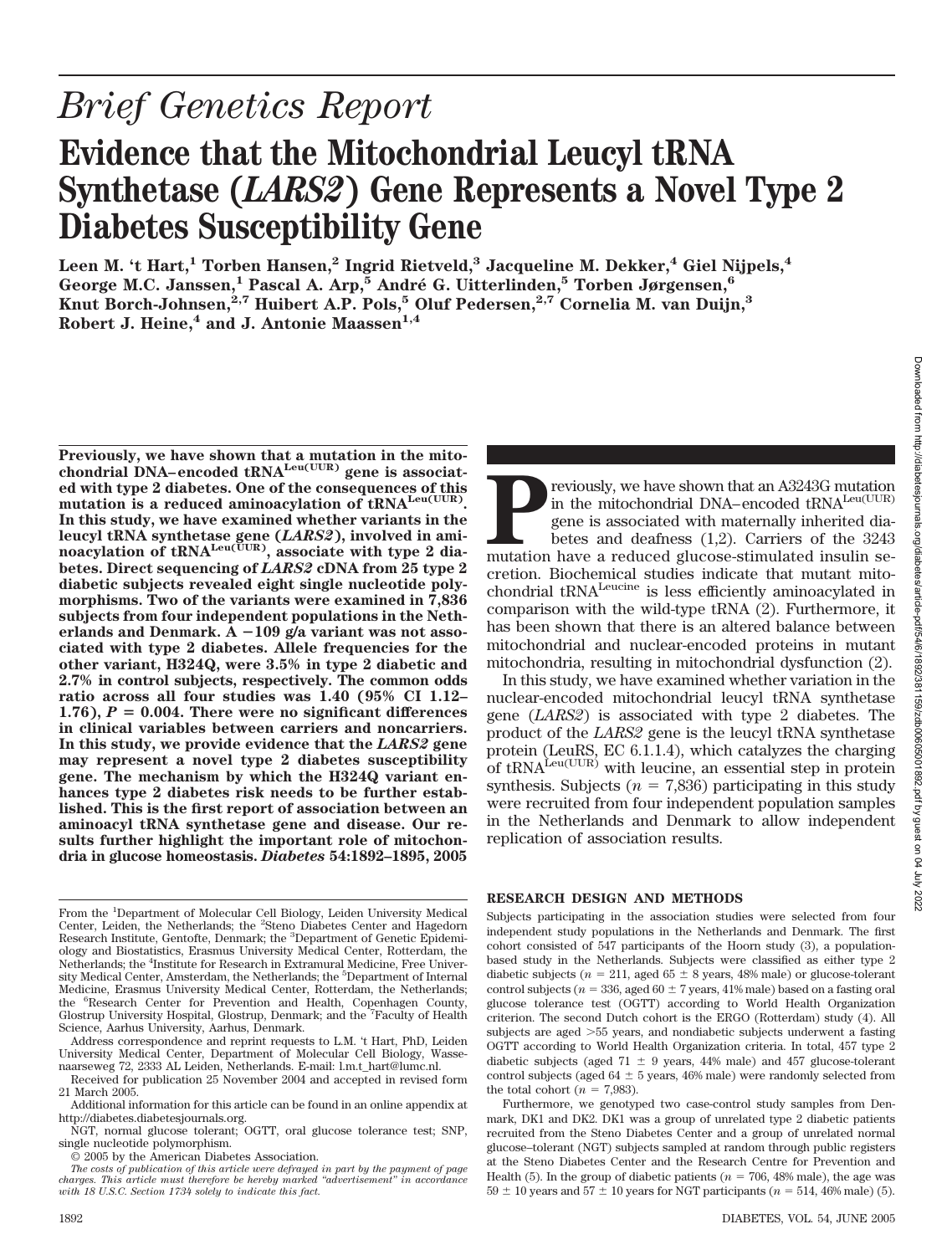

**FIG. 1. Locations of SNPs in** *LARS2* **cDNA. Exon structure is given in black and white (noncoding [parts of] exons are shaded). Those SNPs present in the National Center for Biotechnology Information (NCBI) dbSNP database are indicated below the map. The haploblock structure is depicted below the exon structure based on HAPMAP data. Boxed SNPs are examined for association with type 2 diabetes. Corresponding dbSNP numbers are (if available) NA, NA, NA, rs7610357, rs2128361, rs11549809, rs2170549, and rs267220.**

DK2 consisted of unrelated type 2 diabetic patients recruited from the Steno Diabetes Center and the Research Centre for Prevention and Health  $(n = 654, ...)$ aged  $54 \pm 10$  years,  $42\%$  male) and a group of unrelated NGT subjects sampled from the prospective Inter99 study at the Research Centre for Prevention and Health ( $n = 4,501$ , aged  $45 \pm 8$  years, 47% male) (6,7). All control subjects participating in the Danish studies underwent a fasting OGTT according to World Health Organization criteria.

Type 2 diabetic subjects were significantly older in all populations (all  $P \leq$ 0.01). Questionnaires were used to obtain other relevant information. All participants were Caucasian whites by self-report. Informed written consent was obtained from all subjects before participation. The study was approved by the appropriate medical ethical committees and was in accordance with the principles of the Declaration of Helsinki.

**LARS2 sequencing.** The *LARS2* gene is mapped to the chromosome 3p21.3 region and spans  $\sim$  160 kb. Its 22 exons encode a 903 aa protein (LocuslinkID 23395). Total RNA was isolated from leukocytes and/or pancreas tissue (*n* 7) from 25 Dutch type 2 diabetic subjects using standard procedures. First-strand cDNA was made from these RNA samples using a first-strand cDNA synthesis kit (Invitrogen, Carlsbad, CA). The *LARS2* gene was amplified in two overlapping segments (primer sequences and assay conditions available on request). The resulting segments encompassing 2,905 bp of the coding region, including 159 bp of the promoter region, were subsequently sequenced on an automated sequencer (Applied Biosystems, Foster City, CA). Haplotypes of the identified single nucleotide polymorphisms (SNPs) (allele frequency, 2.5%) were calculated using the Phase Program (8).

**Genotyping.** Two SNPs in the coding region of the *LARS2* gene were studied in further detail for association with type 2 diabetes and related quantitative variables like circulating glucose and insulin levels during an OGTT. The first SNP  $(g/a)$  was located at position  $-109$  in the promoter area. A 197-bp fragment surrounding the SNP was amplified using a mismatch primer. The PCR fragment was cleaved with the restriction enzyme *MspA1I*, resulting in fragments of 178 and 19 bp in the case of the wild-type sequence and 197 bp in the case of the mutant sequence after separation on a 4% agarose gel.

The second SNP is a coding SNP located in exon 10. The C to A variant changes a histidine at position 324 to glutamine (H324Q). Two different assays were developed for genotyping this SNP. The first method was a restriction fragment–length polymorphism–based method. The genomic region surrounding the SNP was amplified using a mismatch primer introducing an *MspA1I* site when the C allele is present. Primer sequences for both assays are available on request. The second genotyping method for this SNP was based on Taqman SNP genotyping technology (Applied Biosystems, Foster City, CA). Primer and probe design was performed by the manufacturer (sequences available on request), and reactions were done according to the manufacturers' protocol. This method was applied to all samples tested in this study including sufficient replication and control samples. A replication sample of  $\sim$ 1,500 Dutch samples using the restriction fragment–length polymorphism– based method did not identify any mismatches. Furthermore, the accuracy of both measures was further confirmed by direct sequencing of an additional 40 samples.

**Overexpression and purification of wild-type and mutant leucyl tRNA synthetase.** The wild-type mature enzyme of 864 amino acid residues (39LeuRS) was overexpressed in the BL21-Codonplus(DE3)RIL strain as described (9). A human cDNA clone containing this His-tagged  $NH<sub>2</sub>$ -terminally truncated LeuRS was obtained from M.P. King (10). The enzyme was purified using nickel affinity chromatography as described (9). Furthermore, we have made a construct with the H324Q polymorphism for production and purification of the mutant enzyme (cloning details available on request).

**Aminoacylation and editing reactions.** Aminoacylation properties of the wt and H324Q mutant enzymes were determined by measuring [<sup>3</sup>H]-leucine incorporation according to a previously described method (9), using either total bovine tRNA and/or human mitochondrial RNA as the tRNA source.

Furthermore, we have analyzed the mischarging rate of both enzymes using several noncognate [<sup>3</sup>H]-labeled amino acids including [<sup>3</sup>H]-isoleucine (11). A priori power calculations have shown that we should be able to detect differences  $>$ 10–15%.

**Statistical analyses.** Hardy-Weinberg equilibrium was tested in all cohorts before further analysis. Differences in allele frequencies were tested by Fisher's exact tests. Since testing of the homogeneity of the populationspecific odds ratios revealed no significant differences, a common odds ratio was calculated using a Mantel-Haenszel test. Differences in clinical variables were tested by linear regression analysis, with adjustment for age, sex, and BMI. Variables were log transformed before analysis, if necessary. The statistical software packages SPSS 10.0 (SPSS, Chicago, IL) and StatXact 6.0 (Cytel, Cambridge, MA) were used.

#### **RESULTS**

Sequencing of the *LARS2* cDNA, including 159 bp of the promoter region in 25 type 2 diabetic subjects, revealed eight different SNPs (Fig. 1). We did not find aberrant splicing in any of the samples investigated. Haplotype analysis using four SNPs with allele frequencies  $\geq 2.5\%$ suggests at least six different haplotypes (frequency  $\geq 4\%$ ). Two variants  $(-109 \text{ g/a}$  and H324Q) potentially affecting gene function were subsequently investigated in more detail. Double heterozygous subjects were not found, and haplotype and linkage disequilibrium analyses suggest that the two SNPs are present on different haplotypes and haploblocks ( $D' = -1$ ,  $r^2 = 0.013$ ; Fig. 1).

Genotype distributions for both SNPs in the different cohorts were all in Hardy-Weinberg equilibrium. The  $-109$ g/a variant was tested for association in the two Dutch cohorts. Allele frequencies were 31.3 and 32.6% for control  $(n = 329)$  and type 2 diabetic  $(n = 215)$  subjects in the Hoorn study ( $P > 0.5$ ) and 26.0 and 30.3% for control ( $n =$ 263) and type 2 diabetic  $(n = 200)$  subjects in the ERGO study ( $P \geq 0.2$ ). Combined analysis of both data sets after testing the homogeneity of the population-based odds ratios revealed no significant difference resulted in a common odds ratio of 1.13 (95% CI 0.93–1.38,  $P > 0.2$ ). Furthermore, we observed no association of this SNP with relevant anthropometric or biochemical variables obtained during OGTT (data not shown). There was also no obvious association with LARS2 mRNA expression levels, as measured during a real-time quantitative PCR experiment on total RNA samples from type 2 diabetic subjects ( $n = 25$  including 8 carriers).

The H324Q variant was examined in all four populations. Allele frequencies for each of the samples are given in Table 1. Significant association between the gene variant and type 2 diabetes was present in the Hoorn cohort  $(P = 0.04$ , Table 1). Furthermore, there was a nonsignificant but identical trend toward association in all other cohorts (Table 1). Analysis of the genotype distributions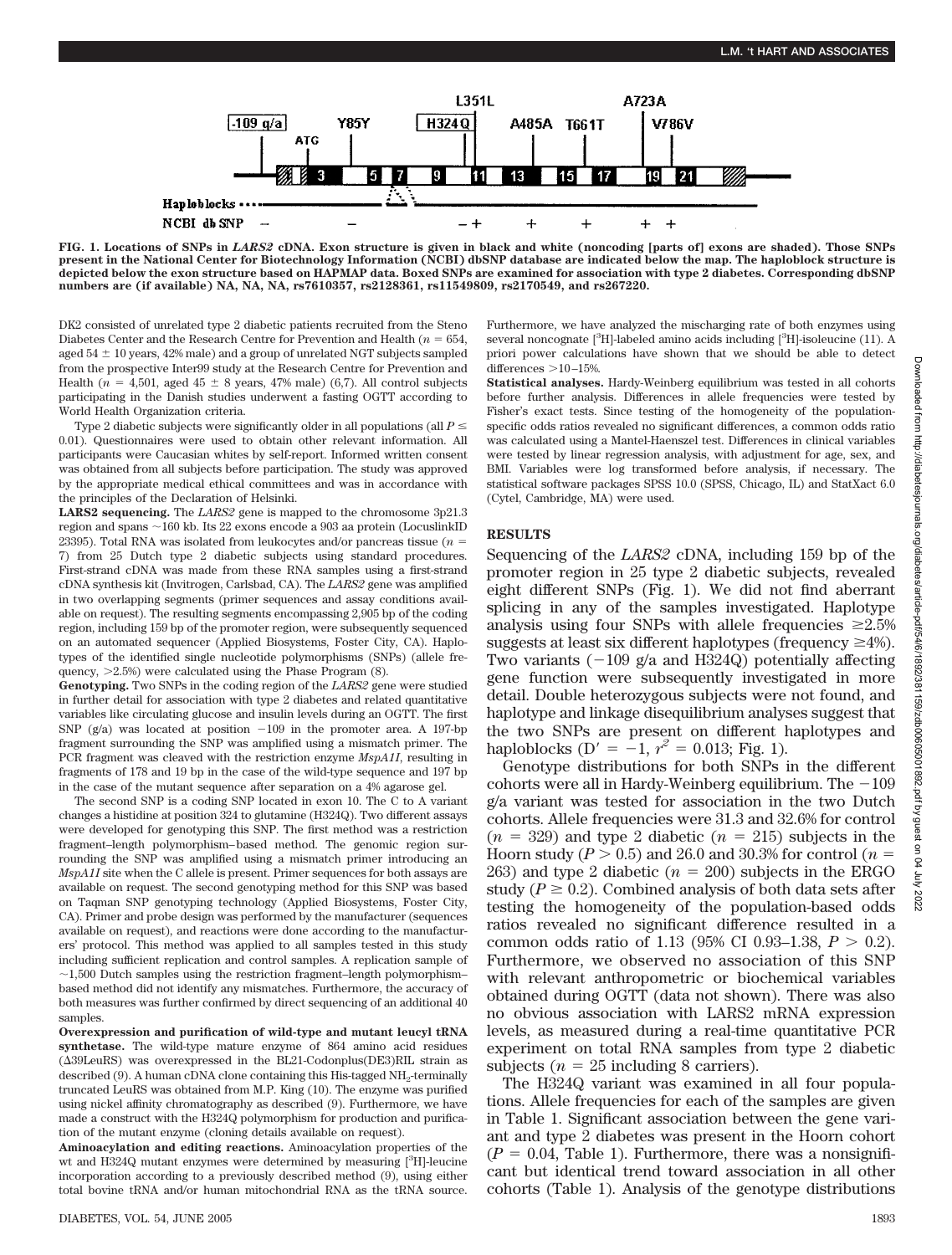#### TABLE 1

Allele frequencies for the H324Q ( $C \rightarrow A$ ) SNP in *LARS2* in four different cohorts

| Cohort                          | <b>NGT</b> |             | Type 2 diabetes |            |       | Odds ratio          |
|---------------------------------|------------|-------------|-----------------|------------|-------|---------------------|
|                                 |            |             |                 |            |       | $(95\% \text{ CI})$ |
| Hoorn study                     | 659        | 13(0.019)   | 404             | 18(0.043)  | 0.04  | $2.26(1.10-4.66)$   |
| ERGO (Rotterdam) study          | 889        | 25(0.027)   | 879             | 35(0.038)  | 0.19  | $1.42(0.84 - 2.39)$ |
| DK1, Steno case-control study   | $1.005\,$  | 23(0.022)   | 1.373           | 39 (0.028) | 0.44  | $1.24(0.74 - 2.10)$ |
| DK2, Inter99 case-control study | 8.746      | 256 (0.028) | 1,259           | 49 (0.037) | 0.08  | $1.33(0.97-1.82)$   |
| Common odds ratio               |            |             |                 |            | 0.004 | $1.40(1.12 - 1.76)$ |

Data are total number (fraction of total number), unless otherwise indicated. *P* values were calculated using Fisher exact tests.

and adjustment for differences in age and sex yielded very similar results (supplementary Table 1 [available at http:// diabetes.diabetesjournals.org])*.*

A homogeneity test revealed that there was no significant difference between the odds ratios, as obtained in the four different independent cohorts  $(P > 0.5)$ . The common odds ratio across all four studies was 1.40 (95% CI 1.12– 1.76,  $P = 0.004$ ), suggesting that this SNP is significantly associated with type 2 diabetes in these European study samples. If we removed the Hoorn cohort, which has the largest odds ratio, from these analyses, the odds ratio was hardly affected  $(1.33 \, [95\% \, CI \, 1.05-1.69, P = 0.02])$ ; this was also true if we excluded any of the other cohorts. Linear regression analysis with adjustment for age, sex, and BMI revealed no consistent associations between this SNP and any of the clinical variables tested (Table 2). Furthermore, there was no evidence for an impact on mRNA expression levels (data not shown, 25 individuals tested including 3 carriers). In vitro analysis of aminoacylation and editing properties using purified wild-type and 324Q mutant LeuRS yielded identical results, indicating that in in vitro tests the aminoacylation and editing properties are not significantly affected by the polymorphism (data not shown).

### **DISCUSSION**

We provide evidence that a coding SNP in *LARS2* associates with type 2 diabetes in a meta-analysis of four independent study populations from the Netherlands and Denmark. To our knowledge, this is the first report showing association between variation in an (mitochondrial) aminoacyl tRNA synthetase gene and disease. Previously, we have shown that a defect in the mitochondrial  $t\text{RNA}^{\text{Leu(UUR)}}$  gene associates with diabetes and a defect in aminoacylation. Together, this suggests that changes in the biochemical pathways linked to mt-tRNA<sup>Leu(UUR)</sup> predispose to the development of glucose intolerance.

The risk associated with this gene variant is in the same order of magnitude as shown for the three well-replicated disease-associated genes: KIR6.2, peroxisome proliferator–activated receptor  $\gamma$ , and the Calpain10 haplotypes (odds ratio 1.2–1.4) (12), suggesting again that the contribution of predisposing genes per gene is limited and most likely only a combination of several diabetes risk genes in combination with a detrimental lifestyle results in glucose intolerance. This further implies that only studies with sufficient statistical power will be able to track down and confirm association between such variants and type 2 diabetes.

It is difficult to predict whether this His-to-Gln mutation, present at the surface of the editing domain, affects its function. The editing domain is involved in the repair of mischarged tRNAs, thereby keeping error rates in the synthesis of proteins low. Functional in vitro tests examining aminoacylation and mischarging of the tRNA leucine have not shown major differences. However, additional in vitro and in vivo studies are needed to further elucidate the precise functional impact of this protein variant. Since

#### TABLE 2

Clinical characteristics of NGT subjects in the different study populations in relation to LARS2 His<sup>324</sup>Gln polymorphism

|                                    | онном снагаетельно от гот важдесь не антиститела, роранают неталоте о татал на сопернотривне |                 |                 |                   |                    |                         |  |
|------------------------------------|----------------------------------------------------------------------------------------------|-----------------|-----------------|-------------------|--------------------|-------------------------|--|
|                                    | Hoorn study                                                                                  |                 | ERGO study      |                   | DK2, Inter99 study |                         |  |
|                                    | HH                                                                                           | $HQ + QQ$       | HH              | $HQ + QQ$         | HH                 | $HQ + QQ$               |  |
| $\boldsymbol{n}$                   | 323                                                                                          | 13              | 432             | 25                | 4,248              | 253                     |  |
| Age (years)                        | $60 \pm 7$                                                                                   | $61 \pm 5$      | $64 \pm 5$      | $66 \pm 5^*$      | $45.2 \pm 7.8$     | $44.6 \pm 7.7$          |  |
| Sex (male/female)                  | 128/195                                                                                      | 4/9             | 238/194         | 11/14             | 1,964/2,284        | 130/123                 |  |
| BMI $\frac{\text{kg}}{\text{m}^2}$ | $26.1 \pm 3.0$                                                                               | $25.7 \pm 2.6$  | $25.9 \pm 3.2$  | $25.2 \pm 4.1$    | $25.5 \pm 4.1$     | $25.3 \pm 3.7$          |  |
| $HbA_{1c}$ (%)                     | $5.5 \pm 0.4$                                                                                | $5.2 \pm 0.4$   | $5.8 \pm 0.5$   | $5.8 \pm 0.7$     | $5.8 \pm 0.4$      | $5.7 \pm 0.4$           |  |
| Fasting glucose (mmol/l)           | $5.4 \pm 0.5$                                                                                | $5.1 \pm 0.4$   | $5.4 \pm 0.4$   | $5.4 \pm 0.4$     | $5.3 \pm 0.4$      | $5.3 \pm 0.4$           |  |
| 2-h glucose (mmol/l)               | $5.2 \pm 1.3$                                                                                | $5.1 \pm 1.3$   | $5.3 \pm 1.1$   | $5.4 \pm 1.1$     | $5.5 \pm 1.1$      | $5.5 \pm 1.2$           |  |
| Fasting insulin (pmol/l)           | $79 \pm 36$                                                                                  | $71 \pm 16$     | $69 \pm 34$     | $69 \pm 32$       | $37 \pm 23$        | $39 \pm 24$             |  |
| 2-h insulin (pmol/l)               | NA.                                                                                          | NA.             | $60 \pm 50$     | $77 \pm 56$       | $168 \pm 131$      | $164 \pm 124$           |  |
| HOMA-IR                            | $19.0 \pm 9.8$                                                                               | $16.2 \pm 3.7$  | $17.0 \pm 8.8$  | $16.9 \pm 9.0$    | $8.9 \pm 5.7$      | $9.2 \pm 5.7$           |  |
| Cholesterol (mmol/l)               | $6.6 \pm 1.1$                                                                                | $6.4 \pm 1.1$   | $6.6 \pm 1.0$   | $6.3 \pm 1.2$     | $5.4 \pm 1.0$      | $5.3 \pm 1.0$           |  |
| $HDL$ (mmol/l)                     | $1.33 \pm 0.34$                                                                              | $1.50 \pm 0.65$ | $1.34 \pm 0.33$ | $1.31 \pm 0.37$   | $1.46 \pm 0.40$    | $1.40 \pm 0.37^{\circ}$ |  |
| Triglycerides (mmol/l)             | $1.41 \pm 0.67$                                                                              | $1.38 \pm 0.58$ | $1.48 \pm 0.62$ | $1.70 \pm 1.03$   | $1.19 \pm 0.95$    | $1.14 \pm 0.79$         |  |
| Free fatty acids (mmol/l)          | $0.58 \pm 0.21$                                                                              | $0.55 \pm 0.17$ | $0.29 \pm 0.09$ | $0.34 \pm 0.12^*$ | NA                 | NA                      |  |

Data are means  $\pm$  SD. Three QQ homozygotes were detected in the DK2 cohort. *P* values were obtained after general linear regression (SPSS), with age and BMI as covariates and sex and genotype as fixed factors.  $*P \le 0.01$ ,  $\uparrow P \le 0.05$ . HOMA-IR, homeostasis model assessment of insulin resistance.